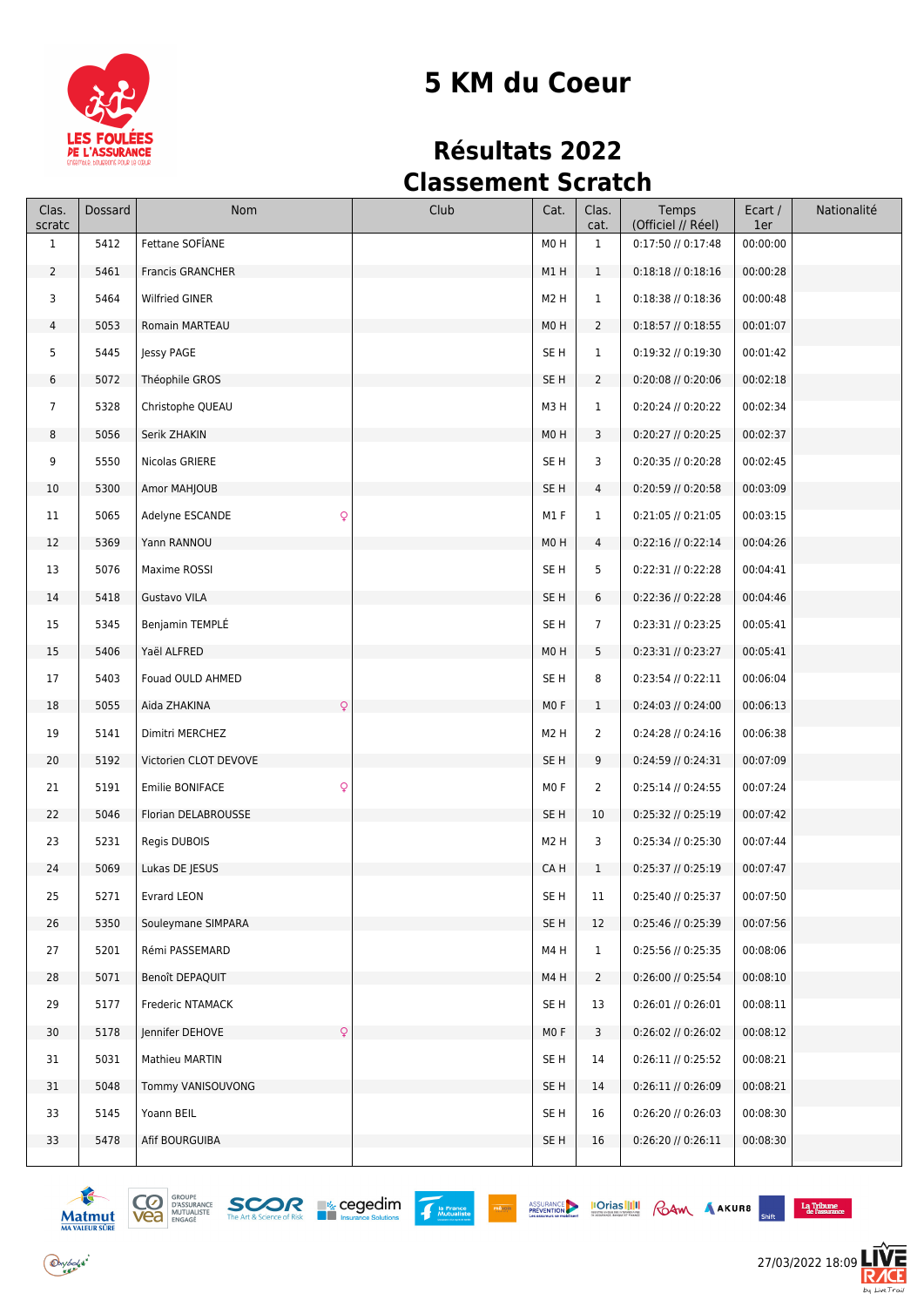

| Clas.<br>scratc | Dossard | Nom                                         | Club | Cat.             | Clas.<br>cat.   | Temps<br>(Officiel // Réel) | Ecart /<br>1er | Nationalité |
|-----------------|---------|---------------------------------------------|------|------------------|-----------------|-----------------------------|----------------|-------------|
| 35              | 5388    | <b>Adrien MARTY</b>                         |      | SE H             | 18              | 0:26:25 // 0:26:12          | 00:08:35       |             |
| 36              | 5040    | Steve NEDELEC                               |      | SE H             | 19              | $0:26:43$ // $0:26:30$      | 00:08:53       |             |
| 37              | 5186    | <b>Tony ADAM</b>                            |      | M0H              | 6               | $0:27:06$ // $0:26:46$      | 00:09:16       |             |
| 38              | 5253    | Antoine SPEZZATTI                           |      | SE <sub>H</sub>  | 20              | 0:27:12 // 0:26:59          | 00:09:22       |             |
| 39              | 5504    | Guillaume BERNAJUZAN                        |      | M <sub>2</sub> H | 4               | $0:27:31$ // $0:27:26$      | 00:09:41       |             |
| 40              | 5061    | Reda TARMOUSSI                              |      | SE H             | 21              | 0:27:36 // 0:27:04          | 00:09:46       |             |
| 41              | 5095    | Marc-William BAYIGA                         |      | SE <sub>H</sub>  | 22              | $0:27:53$ // $0:27:20$      | 00:10:03       |             |
| 42              | 5393    | Paul JOUNOT                                 |      | SE <sub>H</sub>  | 23              | 0:28:06 // 0:27:35          | 00:10:16       |             |
| 42              | 5503    | $\hbox{\large\it Q}$<br>Lucile ROCACHE      |      | SE F             | $\mathbf{1}$    | 0:28:06 // 0:27:39          | 00:10:16       |             |
| 44              | 5471    | $\mathsf{Q}$<br>Mathilde ROUSSET            |      | SE F             | $\overline{2}$  | $0:28:12$ // $0:27:45$      | 00:10:22       |             |
| 45              | 5423    | $\mathsf{Q}$<br>Diana VILLEGAS              |      | SE F             | 3               | $0:28:13$ // $0:28:08$      | 00:10:23       |             |
| 46              | 5138    | $\mathsf{Q}$<br>Carole CONAN                |      | M3F              | $\mathbf{1}$    | $0:28:14$ // $0:28:14$      | 00:10:24       |             |
| 47              | 5389    | Saliha SERRES<br>$\mathsf{Q}$               |      | M5F              | 1               | $0:28:17$ // $0:28:00$      | 00:10:27       |             |
| 48              | 5420    | Philippe VAUDELEAU                          |      | M5H              | $\mathbf{1}$    | $0:28:19$ // $0:28:11$      | 00:10:29       |             |
| 49              | 5482    | $\mathsf{Q}$<br>Mélanie PICHON              |      | SE F             | 4               | $0:28:33$ // $0:28:02$      | 00:10:43       |             |
| $50\,$          | 5458    | $\mathsf{Q}$<br>Clémence PESTOURIE          |      | SE F             | 5 <sup>5</sup>  | $0:28:37$ // $0:28:26$      | 00:10:47       |             |
| 51              | 5029    | Rémi MEYSONNET                              |      | SE <sub>H</sub>  | 24              | 0:28:39 // 0:28:24          | 00:10:49       |             |
| 52              | 5017    | $\mathsf{Q}$<br>Caroline ROQUEJOFFRE        |      | M3F              | $\mathbf{2}$    | $0:28:47$ // $0:28:41$      | 00:10:57       |             |
| 53              | 5085    | $\mathsf{Q}$<br>Margaux ROUGER              |      | SE F             | 6               | $0:28:53$ // $0:28:40$      | 00:11:03       |             |
| 54              | 5002    | David GRUBB                                 |      | M7H              | $\mathbf{1}$    | $0:28:58$ // $0:28:39$      | 00:11:08       |             |
| 55              | 5460    | Jean-Baptiste ALVES--BOISROBERT             |      | SE <sub>H</sub>  | 25              | $0:29:16$ // $0:29:12$      | 00:11:26       |             |
| 56              | 5333    | Frédéric LÉGER                              |      | M <sub>2</sub> H | 5               | $0:29:23$ // $0:29:11$      | 00:11:33       |             |
| 57              | 5317    | François DUBLÉ                              |      | SE <sub>H</sub>  | 26              | 0:29:30 // 0:29:20          | 00:11:40       |             |
| 58              | 5455    | $\mathsf{Q}$<br>Marie-Odile BOUCHE          |      | M4F              | $\mathbf{1}$    | 0:29:34 // 0:29:30          | 00:11:44       |             |
| 59              | 5359    | Manuarii GRAND-DUFAY                        |      | SE H             | 27              | 0:29:46 // 0:29:24          | 00:11:56       |             |
| 60              | 5360    | $\mathsf{Q}$<br>Louise CONSTANT             |      | SE F             | $7\overline{ }$ | $0:29:47$ // $0:29:25$      | 00:11:57       |             |
| 61              | 5330    | $\hbox{\large\textsf{Q}}$<br>Liv GORGUES    |      | M <sub>2</sub> F | $\mathbf{1}$    | 0:29:49 // 0:29:34          | 00:11:59       |             |
| 62              | 5038    | Roland CASTEL                               |      | SE <sub>H</sub>  | 28              | 0:29:53 // 0:29:40          | 00:12:03       |             |
| 63              | 5292    | John SCUDDER                                |      | M6H              | $\mathbf{1}$    | 0:30:02 // 0:29:25          | 00:12:12       |             |
| 64              | 5182    | $\mathsf{Q}$<br>Laura BROCQUET              |      | SE F             | 8               | $0:30:06$ // $0:30:01$      | 00:12:16       |             |
| 65              | 5433    | $\mathsf{Q}$<br>Marie HUYGHUES-BEAUFOND     |      | SE F             | 9               | 0:30:09 // 0:29:45          | 00:12:19       |             |
| 66              | 5102    | Marcel CAPO CHICHI                          |      | M <sub>0</sub> H | $7^{\circ}$     | $0:30:18$ // $0:29:49$      | 00:12:28       |             |
| 66              | 5199    | <b>Bastien CHOLVY</b>                       |      | SE <sub>H</sub>  | 29              | $0:30:18$ // $0:30:11$      | 00:12:28       |             |
| 66              | 5291    | $\hbox{\large\textsf{Q}}$<br>Myriam STOQUET |      | M1F              | $\mathbf{2}$    | $0:30:18$ // $0:29:30$      | 00:12:28       |             |
| 69              | 5058    | $\mathsf{Q}$<br>Alice CHABBAL               |      | SE F             | 10              | 0:30:23 // 0:29:52          | 00:12:33       |             |
| 70              | 5070    | $\mathsf{Q}$<br>Louise GAUVRIT              |      | SE F             | 11              | $0:30:24$ // $0:29:53$      | 00:12:34       |             |
| 71              | 5416    | Vincent RUDELLE                             |      | SE <sub>H</sub>  | 30              | 0:30:25 // 0:30:17          | 00:12:35       |             |
| 72              | 5277    | Marilyne RONCIN<br>$\mathsf{Q}$             |      | SE F             | 12              | 0:30:27 // 0:29:55          | 00:12:37       |             |
|                 |         |                                             |      |                  |                 |                             |                |             |





PRÉVOIR



 $\begin{array}{c}\n\textbf{La Tribune} \\
\textbf{de l'assurance}\n\end{array}$ 

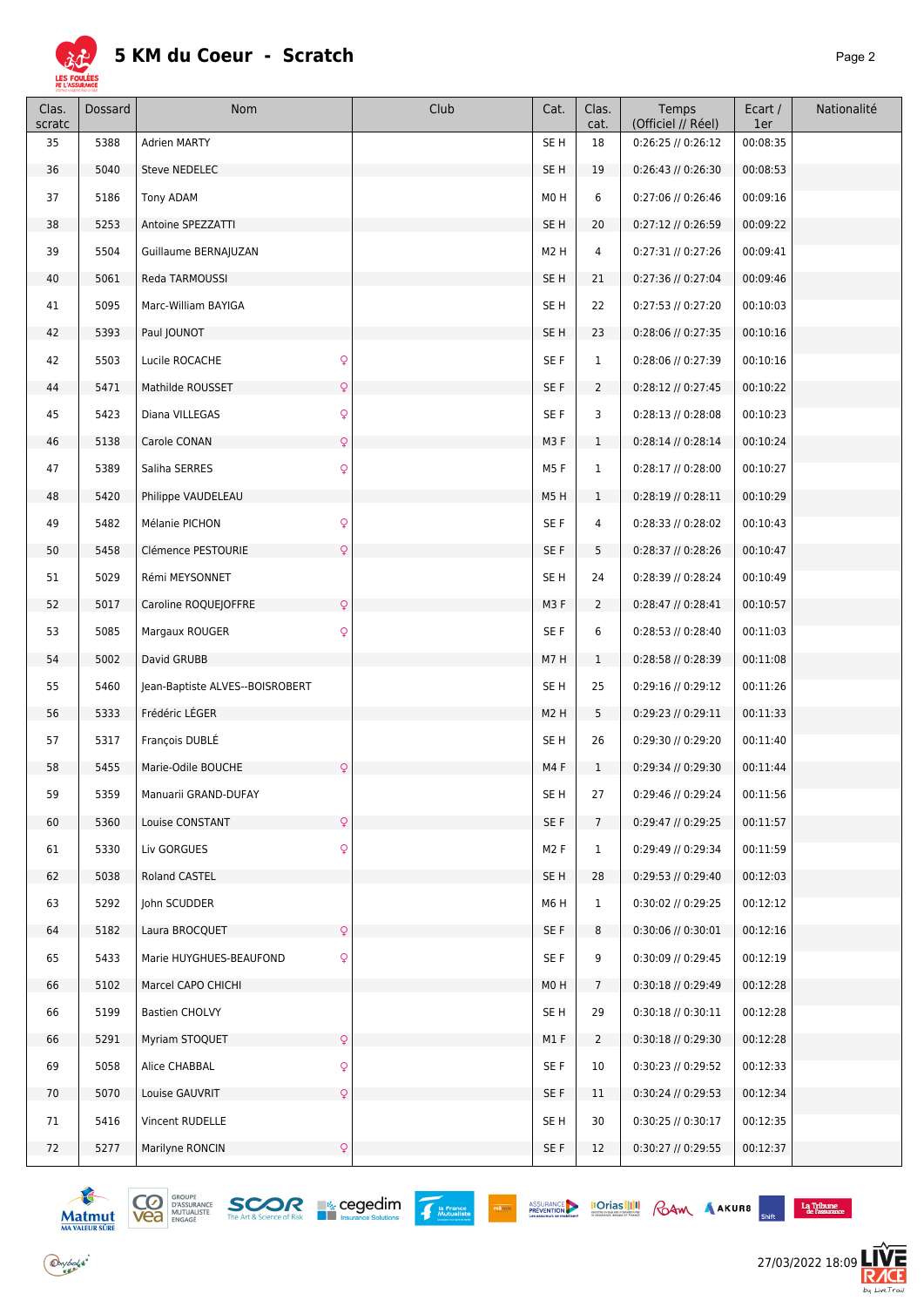

| Clas.<br>scratc | Dossard | Nom                        | Club         | Cat.             | Clas.<br>cat.   | Temps<br>(Officiel // Réel) | Ecart /<br>1er | Nationalité |
|-----------------|---------|----------------------------|--------------|------------------|-----------------|-----------------------------|----------------|-------------|
| 73              | 5198    | Charlotte KUSNIR           | Q            | SE F             | 13              | $0:30:31$ // $0:30:10$      | 00:12:41       |             |
| 74              | 5079    | Marine DUMONT              | Q            | SE F             | 14              | 0:30:32 // 0:30:22          | 00:12:42       |             |
| 74              | 5229    | Jean-Maurice BRUNEAU       |              | M3H              | $\overline{2}$  | 0:30:32 // 0:30:02          | 00:12:42       |             |
| 74              | 5378    | Ibrahima FALL              |              | M1H              | $\overline{2}$  | 0:30:32 // 0:29:59          | 00:12:42       |             |
| 77              | 5171    | Louise POULAIN             | $\mathsf{Q}$ | SE F             | 15              | $0:30:34$ // $0:30:18$      | 00:12:44       |             |
| 77              | 5257    | Yasmine ABDELLAOUI         | $\mathsf{Q}$ | ES <sub>F</sub>  | $\mathbf{1}$    | 0:30:34 // 0:30:29          | 00:12:44       |             |
| 77              | 5385    | Maha HASSANI               | Q            | SE F             | 15              | 0:30:34 // 0:30:16          | 00:12:44       |             |
| 80              | 5028    | Lucie IKHENNICHEU          | $\mathsf{Q}$ | SE F             | 17              | $0:30:35$ // $0:30:20$      | 00:12:45       |             |
| 81              | 5211    | Anne GABILLET              | Q            | MO F             | 4               | 0:30:36 // 0:29:59          | 00:12:46       |             |
| 82              | 5240    | Manuela NOGUEIRA           | Q            | M <sub>0</sub> F | 5               | 0:30:37 // 0:30:20          | 00:12:47       |             |
| 83              | 5063    | Kim GASTALDI               |              | SE <sub>H</sub>  | 31              | 0:30:38 // 0:30:07          | 00:12:48       |             |
| 84              | 5170    | Alexandre GRELLIER         |              | SE <sub>H</sub>  | 32              | 0:30:41 // 0:30:25          | 00:12:51       |             |
| 85              | 5495    | Lynda REGUIEG              | Q            | SE F             | 18              | $0:30:42$ // $0:30:08$      | 00:12:52       |             |
| 86              | 5404    | Charangit DISMIER          | $\mathsf{Q}$ | M1F              | 3               | $0:30:45$ // $0:30:36$      | 00:12:55       |             |
| 87              | 5480    | Anne-Lise MONTAVILLE       | Q            | M <sub>2</sub> F | $\overline{2}$  | 0:30:47 // 0:30:36          | 00:12:57       |             |
| 88              | 5222    | Abdou SY                   |              | M3H              | 3               | $0:30:48$ // $0:30:37$      | 00:12:58       |             |
| 89              | 5135    | Mohamed HOUMMANE           |              | M1H              | 3               | 0:30:51 // 0:30:47          | 00:13:01       |             |
| 90              | 5408    | Noureddine MEHDAOUI        |              | M1H              | 4               | $0:30:52$ // $0:30:44$      | 00:13:02       |             |
| 91              | 5430    | Amélie ROCHAIS             | Q            | SE F             | 19              | 0:30:55 // 0:30:28          | 00:13:05       |             |
| 92              | 5371    | Gabrielle DE WAILLY        | $\mathsf{Q}$ | SE F             | 20              | 0:30:56 // 0:30:29          | 00:13:06       |             |
| 93              | 5275    | Sami BOUHLEL               |              | SE <sub>H</sub>  | 33              | 0:31:00 // 0:30:30          | 00:13:10       |             |
| 93              | 5354    | David COUDRIN              |              | M <sub>2</sub> H | 6               | 0:31:00 // 0:30:34          | 00:13:10       |             |
| 93              | 5476    | Eric WILLIOT               |              | M3H              | 4               | 0:31:00 // 0:30:38          | 00:13:10       |             |
| 96              | 5241    | Ophélie ALVAREZ            | $\mathsf{Q}$ | SE F             | 21              | $0:31:06$ // $0:31:02$      | 00:13:16       |             |
| 97              | 5497    | Noémie BRUNET DE LA CHARIE | $\cap$       | MO F             | 6               | 0:31:13 // 0:31:07          | 00:13:23       |             |
| 98              | 5363    | Gilles PAUBERT             |              | M4H              | 3               | $0:31:17$ // $0:30:55$      | 00:13:27       |             |
| 98              | 5483    | Eric BAGHDIGUIAN           |              | M3H              | 5               | 0:31:17 // 0:30:45          | 00:13:27       |             |
| 100             | 5444    | Zineb LAARAICH             | $\mathsf{Q}$ | SE F             | 22              | $0:31:20$ // $0:30:47$      | 00:13:30       |             |
| 101             | 5323    | Catherine GUYOT            | ç            | M <sub>2</sub> F | 3               | $0:31:23$ // $0:30:55$      | 00:13:33       |             |
| 101             | 5436    | Julien FENEROL             |              | MOH              | 8               | 0:31:23 // 0:30:58          | 00:13:33       |             |
| 103             | 5282    | Manon BRANCHU              | Q            | SE F             | 23              | 0:31:27 // 0:31:01          | 00:13:37       |             |
| 103             | 5327    | Cynthia ANANDHAN           | $\mathsf{Q}$ | SE F             | 23              | $0:31:27$ // $0:31:01$      | 00:13:37       |             |
| 105             | 5270    | Malika CHABOSY             | Q            | M1 F             | 4               | $0:31:37$ // $0:31:09$      | 00:13:47       |             |
| 106             | 5034    | Didier LEGRAND             |              | M4H              | 4               | 0:31:38 // 0:31:31          | 00:13:48       |             |
| 107             | 5421    | Corinne LANOE              | Q            | M <sub>2</sub> F | 4               | 0:31:39 // 0:31:25          | 00:13:49       |             |
| 108             | 5123    | Mickael LEBEURRIER         |              | M <sub>2</sub> H | $7\overline{ }$ | 0:31:40 // 0:31:36          | 00:13:50       |             |
| 109             | 5351    | Arnaud ROUSSEAU            |              | M3H              | 6               | $0:31:43$ // $0:31:12$      | 00:13:53       |             |
| 110             | 5043    | Nicolas LE GALL            |              | SE H             | 34              | 0:31:44 // 0:31:31          | 00:13:54       |             |
|                 |         |                            |              |                  |                 |                             |                |             |





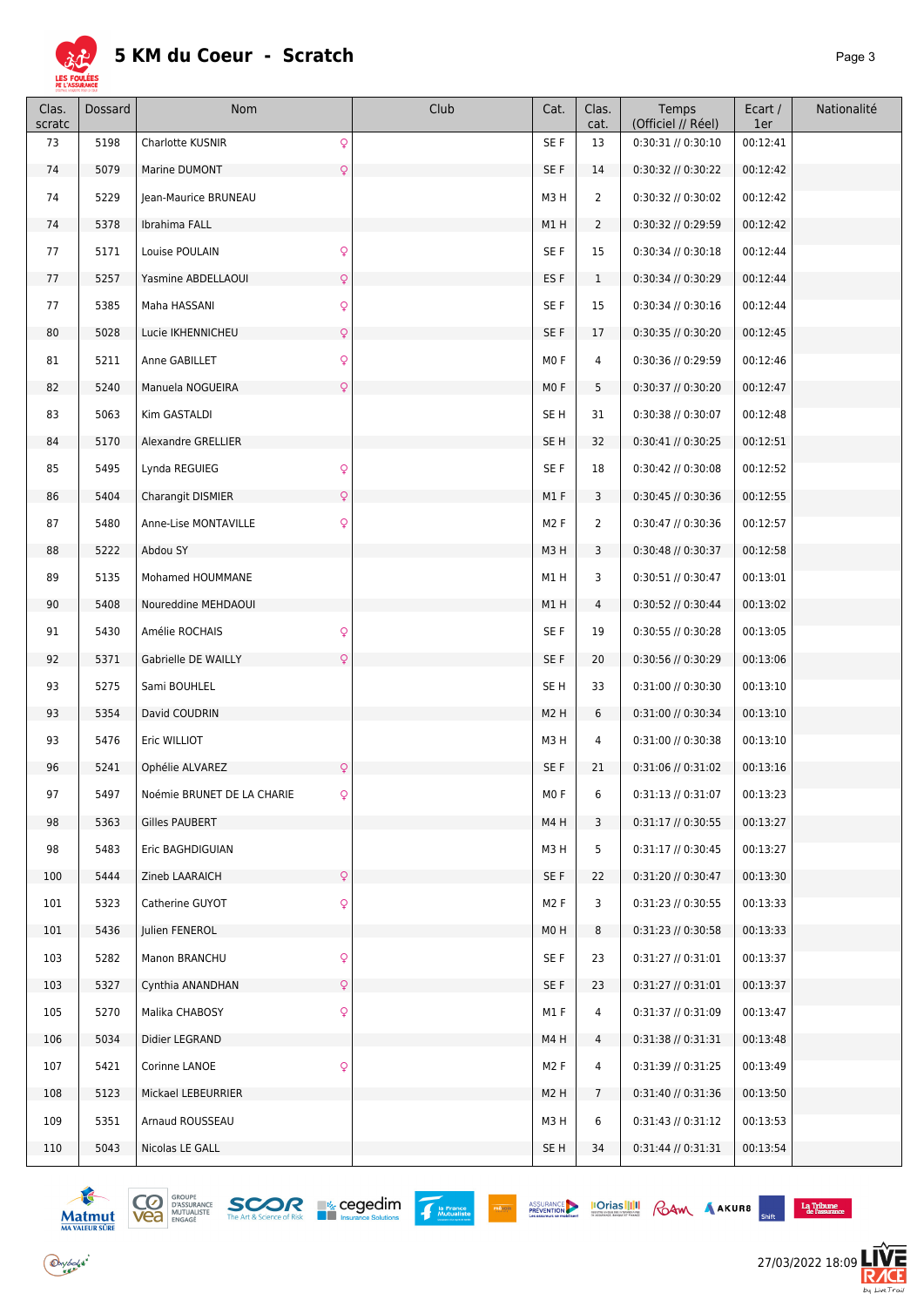

| Clas.<br>scratc | Dossard | Nom                              | Club | Cat.             | Clas.<br>cat.   | Temps<br>(Officiel // Réel) | Ecart /<br>1er | Nationalité |
|-----------------|---------|----------------------------------|------|------------------|-----------------|-----------------------------|----------------|-------------|
| 110             | 5355    | Q<br>Caroline CARMIER            |      | M1F              | 5               | $0:31:44$ // $0:31:18$      | 00:13:54       |             |
| 112             | 5267    | Christophe HUAUME                |      | M4H              | 5               | 0:31:46 // 0:31:39          | 00:13:56       |             |
| 112             | 5492    | Nevena BABIC<br>Q                |      | SE F             | 25              | 0:31:46 // 0:31:21          | 00:13:56       |             |
| 114             | 5319    | Dominique FILSJEAN               |      | M5H              | $\overline{2}$  | 0:31:50 // 0:31:36          | 00:14:00       |             |
| 115             | 5144    | François-Xavier DAUVERGNE        |      | M1H              | 5               | 0:31:52 // 0:31:28          | 00:14:02       |             |
| 116             | 5200    | Solène GASTAL<br>Q               |      | SE F             | 26              | $0:31:54$ // $0:31:47$      | 00:14:04       |             |
| 117             | 5151    | Q<br>Céline HANSE                |      | SE F             | 27              | 0:31:55 // 0:31:39          | 00:14:05       |             |
| 118             | 5268    | Gunou CHOI                       |      | SE H             | 35              | 0:31:56 // 0:31:34          | 00:14:06       |             |
| 119             | 5197    | Veronique DELENTE<br>Q           |      | M4F              | $\overline{2}$  | 0:31:57 // 0:31:48          | 00:14:07       |             |
| 120             | 5143    | Alexis GASNET                    |      | SE H             | 36              | $0:32:03$ // $0:31:51$      | 00:14:13       |             |
| 121             | 5502    | <b>Benoit VILAIN</b>             |      | SE H             | 37              | 0:32:07 // 0:31:39          | 00:14:17       |             |
| 122             | 5427    | $\mathsf{Q}$<br>Aurélie SWIDEREK |      | SE F             | 28              | $0:32:08$ // $0:31:41$      | 00:14:18       |             |
| 123             | 5044    | Chihab BOUCHENAKI                |      | SE H             | 38              | 0:32:10 // 0:31:55          | 00:14:20       |             |
| 123             | 5417    | Karim AJGHIGHE                   |      | SE <sub>H</sub>  | 38              | 0:32:10 // 0:31:50          | 00:14:20       |             |
| 125             | 5419    | Christophe BOURGUIGNAT           |      | M <sub>2</sub> H | 8               | 0:32:11 // 0:31:57          | 00:14:21       |             |
| 126             | 5462    | Dominique PETER<br>Q             |      | M3 F             | 3               | 0:32:16 // 0:31:59          | 00:14:26       |             |
| 127             | 5152    | Q<br>Sonia GONZALEZ              |      | M <sub>2</sub> F | 5               | 0:32:18 // 0:32:12          | 00:14:28       |             |
| 127             | 5220    | Adama DEMBÉLÉ                    |      | M <sub>0</sub> H | 9               | 0:32:18 // 0:32:12          | 00:14:28       |             |
| 129             | 5251    | Alain MEUNIER                    |      | M6H              | 2               | 0:32:24 // 0:32:19          | 00:14:34       |             |
| 129             | 5438    | Q<br>Carla GLORIA                |      | SE F             | 29              | $0:32:24$ // $0:32:21$      | 00:14:34       |             |
| 131             | 5244    | Amani KCHOUK<br>Q                |      | SE F             | 30              | 0:32:26 // 0:32:14          | 00:14:36       |             |
| 132             | 5441    | Philippe HERMITTE                |      | M3H              | $7\overline{ }$ | 0:32:27 // 0:32:16          | 00:14:37       |             |
| 133             | 5161    | Jean-Louis LOUËR                 |      | M5H              | 3               | $0:32:28$ // $0:32:13$      | 00:14:38       |             |
| 134             | 5335    | Q<br>Élodie GRAND BONHEUR        |      | M <sub>2</sub> F | 6               | 0:32:31 // 0:32:24          | 00:14:41       |             |
| 135             | 5051    | Q<br>Mervem BELABBES             |      | SE F             | 31              | 0:32:32 // 0:32:17          | 00:14:42       |             |
| 135             | 5168    | Q<br>Mélissa CHICHER             |      | SE F             | 31              | 0:32:32 // 0:32:06          | 00:14:42       |             |
| 137             | 5474    | Q<br>Pauline GARNIER             |      | SE F             | 33              | 0:32:41 // 0:32:35          | 00:14:51       |             |
| 138             | 5120    | Christine ANDRE<br>Q             |      | M3 F             | 4               | 0:32:42 // 0:32:38          | 00:14:52       |             |
| 139             | 5280    | Q<br>Solenne FOURNELLE           |      | SE F             | 34              | $0:32:45$ // $0:32:16$      | 00:14:55       |             |
| 140             | 5426    | Stency MBOUMBA                   |      | SE H             | 40              | 0:32:46 // 0:32:13          | 00:14:56       |             |
| 141             | 5097    | Farid ABID                       |      | M1H              | 6               | 0:32:55 // 0:32:26          | 00:15:05       |             |
| 142             | 5372    | Alicja LOWCZYCKA<br>Q            |      | MO F             | $7\overline{ }$ | 0:32:57 // 0:32:40          | 00:15:07       |             |
| 143             | 5439    | Rémi DE CONINCK                  |      | SE H             | 41              | 0:33:03 // 0:32:35          | 00:15:13       |             |
| 144             | 5344    | Lucile DECAY<br>Q                |      | SE F             | 35              | 0:33:07 // 0:32:30          | 00:15:17       |             |
| 145             | 5428    | Madeleine-Sophie MATTIATO<br>Q   |      | SE F             | 36              | 0:33:08 // 0:32:45          | 00:15:18       |             |
| 146             | 5294    | Q<br>Lea STEPHAN                 |      | SE F             | 37              | 0:33:09 // 0:32:38          | 00:15:19       |             |
| 147             | 5479    | Q<br>Jiahao WANG                 |      | MO F             | 8               | 0:33:10 // 0:32:45          | 00:15:20       |             |
| 148             | 5261    | Delphine FOUCHER<br>Q            |      | M1 F             | 6               | 0:33:15 // 0:33:08          | 00:15:25       |             |





PRÉVOIR



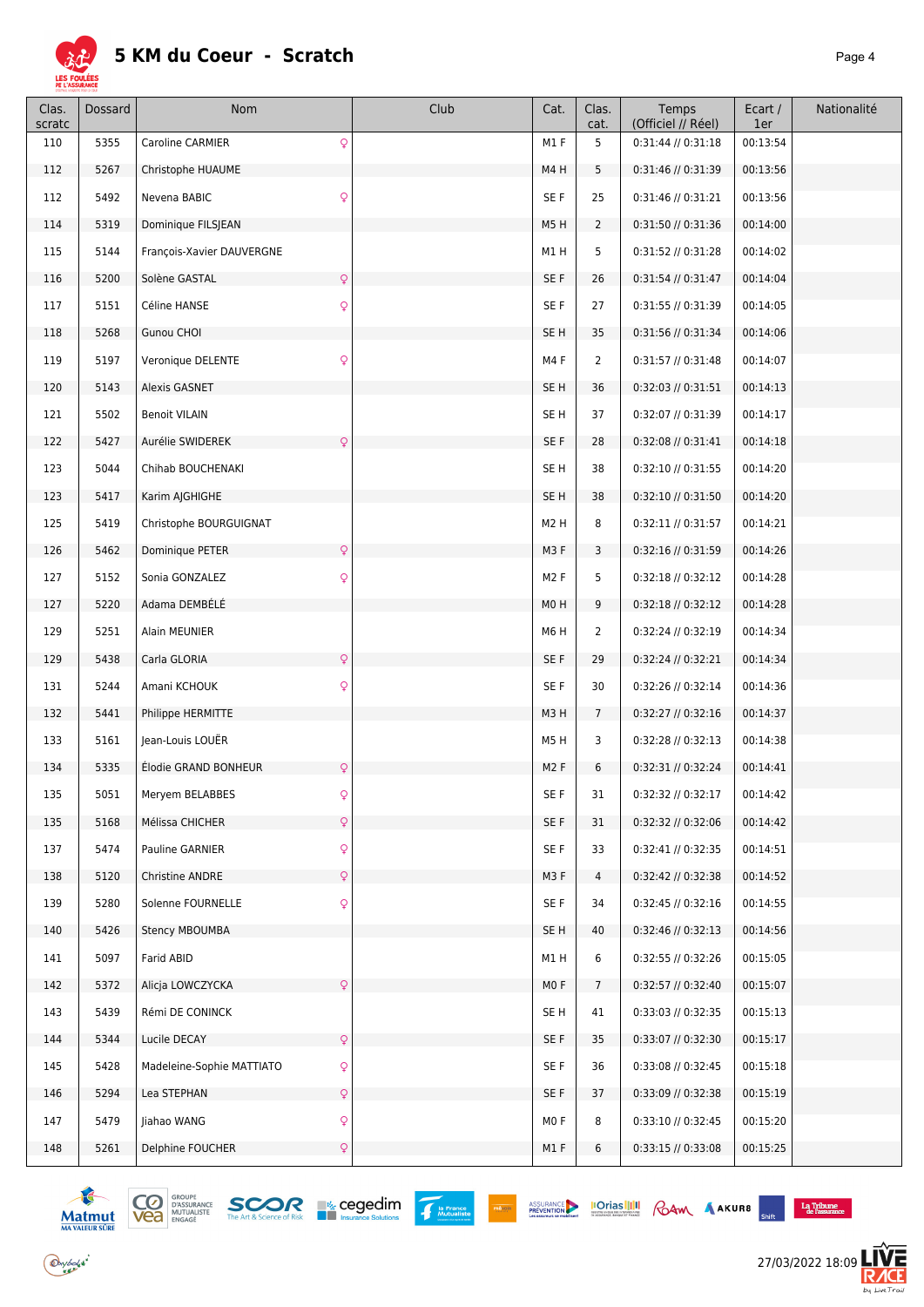

| Clas.<br>scratc | Dossard | Nom                                       | Club | Cat.             | Clas.<br>cat.   | Temps<br>(Officiel // Réel) | Ecart /<br>1er | Nationalité |
|-----------------|---------|-------------------------------------------|------|------------------|-----------------|-----------------------------|----------------|-------------|
| 149             | 5153    | <b>Drabir SHAHADAT</b>                    |      | SE <sub>H</sub>  | 42              | $0:33:18$ // $0:33:13$      | 00:15:28       |             |
| 150             | 5236    | Victor DIGONNET                           |      | SE <sub>H</sub>  | 43              | 0:33:19 // 0:32:49          | 00:15:29       |             |
| 150             | 5384    | Michele RUGGERI                           |      | M0H              | 10              | 0:33:19 // 0:32:44          | 00:15:29       |             |
| 152             | 5062    | Q<br>Chloé VILLAIN                        |      | SE F             | 38              | 0:33:25 // 0:32:52          | 00:15:35       |             |
| 153             | 5030    | Vincent LEQUENNE                          |      | M4H              | 6               | 0:33:30 // 0:33:16          | 00:15:40       |             |
| 154             | 5299    | Kevin SFEZ                                |      | SE H             | 44              | $0:33:45$ // $0:33:13$      | 00:15:55       |             |
| 155             | 5255    | Gilles MAMAN                              |      | M4H              | $\overline{7}$  | 0:33:46 // 0:33:28          | 00:15:56       |             |
| 155             | 5402    | Q<br><b>Marion VERNIERE</b>               |      | SE F             | 39              | 0:33:46 // 0:33:14          | 00:15:56       |             |
| 157             | 5105    | Nicolas JULIARD                           |      | M1H              | $\overline{7}$  | 0:33:48 // 0:33:34          | 00:15:58       |             |
| 158             | 5066    | Q<br>Camille THIBAUDEAU                   |      | SE F             | 40              | 0:33:50 // 0:33:35          | 00:16:00       |             |
| 158             | 5274    | $\mathsf{Q}$<br>Alexandra BARON           |      | M1 F             | $\overline{7}$  | 0:33:50 // 0:33:43          | 00:16:00       |             |
| 160             | 5488    | Charline MATHE<br>Q                       |      | SE F             | 41              | 0:33:58 // 0:33:30          | 00:16:08       |             |
| 161             | 5127    | Dominique TREBUCHET                       |      | M6H              | 3               | 0:34:05 // 0:33:50          | 00:16:15       |             |
| 162             | 5366    | Franck GBETIBOUO                          |      | M3H              | 8               | 0:34:08 // 0:33:57          | 00:16:18       |             |
| 163             | 5149    | Nelson TEIXEIRA                           |      | M0H              | 11              | 0:34:09 // 0:34:04          | 00:16:19       |             |
| 164             | 5486    | Q<br>Lynda COHEN                          |      | M1F              | 8               | $0:34:10$ // $0:33:53$      | 00:16:20       |             |
| 164             | 5487    | Yohan COHEN                               |      | M1H              | 8               | 0:34:10 // 0:33:54          | 00:16:20       |             |
| 166             | 5247    | Benjamin BEDOUET                          |      | SE <sub>H</sub>  | 45              | $0:34:11$ // $0:33:44$      | 00:16:21       |             |
| 167             | 5089    | Marine QUERSONNIER<br>Q                   |      | SE F             | 42              | 0:34:16 // 0:34:13          | 00:16:26       |             |
| 168             | 5409    | Q<br>Maelys TESTA                         |      | SE F             | 43              | 0:34:17 // 0:34:04          | 00:16:27       |             |
| 169             | 5437    | Julie POINAS<br>Q                         |      | SE F             | 44              | 0:34:22 // 0:34:04          | 00:16:32       |             |
| 170             | 5468    | <b>Bruno MESSALI</b>                      |      | M1H              | 9               | 0:34:24 // 0:34:14          | 00:16:34       |             |
| 171             | 5435    | Q<br>Zohra TAOUIL                         |      | M <sub>0</sub> F | 9               | 0:34:29 // 0:34:15          | 00:16:39       |             |
| 172             | 5132    | Solange MAALOULI<br>Q                     |      | SE F             | 45              | 0:34:34 // 0:34:15          | 00:16:44       |             |
| 173             | 5183    | Chantal HOMMELL                           |      | M3F              | 5               | 0:34:35 // 0:34:13          | 00:16:45       |             |
| 173             | 5213    | Frédéric ALLONCLE                         |      | M0H              | 12              | $0:34:35$ // $0:34:00$      | 00:16:45       |             |
| 175             | 5314    | Raffik MAKHOUKHI                          |      | SE H             | 46              | $0:34:41$ // $0:31:03$      | 00:16:51       |             |
| 176             | 5498    | Karim BOUKERMA                            |      | M1H              | 10              | $0:34:43$ // $0:34:40$      | 00:16:53       |             |
| 177             | 5424    | Q<br>Fatima BOUBLI                        |      | MO F             | 10              | 0:34:45 // 0:34:45          | 00:16:55       |             |
| 178             | 5312    | $\mathsf{Q}$<br>Marthe GIRAULT            |      | M <sub>2</sub> F | $7\overline{ }$ | 0:34:48 // 0:34:36          | 00:16:58       |             |
| 178             | 5396    | Val FOURNEYRON<br>Q                       |      | M5F              | 2               | 0:34:48 // 0:34:34          | 00:16:58       |             |
| 180             | 5035    | Patrick MARION                            |      | M <sub>2</sub> H | 9               | 0:34:49 // 0:34:33          | 00:16:59       |             |
| 181             | 5381    | Guillaume DURIEU                          |      | SE H             | 47              | 0:34:51 // 0:28:22          | 00:17:01       |             |
| 182             | 5203    | Sania MONÉGIER DU SORBIER<br>$\mathsf{Q}$ |      | M <sub>2</sub> F | 8               | 0:35:00 // 0:34:26          | 00:17:10       |             |
| 183             | 5361    | Quitterie THOMAS<br>Q                     |      | SE F             | 46              | 0:35:04 // 0:34:44          | 00:17:14       |             |
| 184             | 5286    | Fabien CHANE-ALUNE                        |      | SE H             | 48              | $0:35:05$ // $0:34:37$      | 00:17:15       |             |
| 185             | 5338    | Q<br>Marine HUGON                         |      | MO F             | 11              | 0:35:06 // 0:34:37          | 00:17:16       |             |
| 186             | 5390    | Amandine FOUGEROL<br>Q                    |      | MO F             | 12              | $0:35:07$ // $0:34:41$      | 00:17:17       |             |



 $\bigodot$  y bolsk<sup>\*</sup>





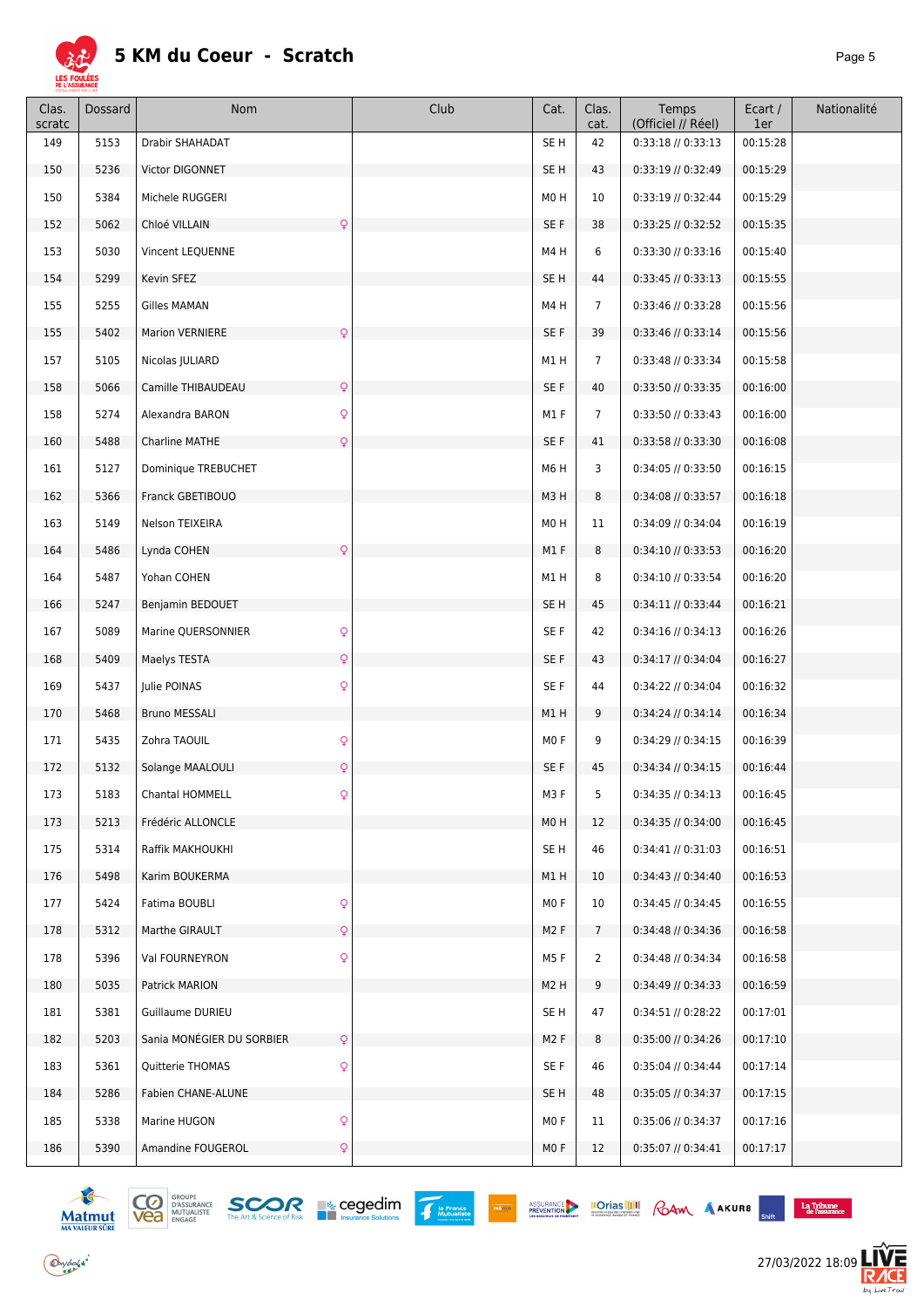

#### **5 KM du Coeur - Scratch**

| Clas.<br>scratc | Dossard | Nom                                  | Club | Cat.             | Clas.<br>cat.  | Temps<br>(Officiel // Réel) | Ecart /<br>1er | Nationalité |
|-----------------|---------|--------------------------------------|------|------------------|----------------|-----------------------------|----------------|-------------|
| 187             | 5054    | Simon BENSAID                        |      | SE <sub>H</sub>  | 49             | 0:35:08 // 0:35:08          | 00:17:18       |             |
| 187             | 5353    | Lumpini TAN<br>Q                     |      | M4F              | 3              | 0:35:08 // 0:34:41          | 00:17:18       |             |
| 189             | 5392    | Johan LANGLLET                       |      | SE H             | 50             | 0:35:12 // 0:35:07          | 00:17:22       |             |
| 190             | 5005    | $\mathsf{Q}$<br>Alexandra BARRAL     |      | M <sub>2</sub> F | 9              | $0:35:14$ // $0:34:41$      | 00:17:24       |             |
| 191             | 5336    | Louis CORNU                          |      | SE H             | 51             | 0:35:17 // 0:34:50          | 00:17:27       |             |
| 192             | 5078    | Mariola SOKOLOWSKA<br>$\mathsf{Q}$   |      | MOF              | 13             | 0:35:19 // 0:35:10          | 00:17:29       |             |
| 193             | 5156    | Erdal EVSEN                          |      | SE <sub>H</sub>  | 52             | 0:35:35 // 0:34:56          | 00:17:45       |             |
| 194             | 5148    | Estérelle NASSIEU-MAUPAS             |      | M <sub>0</sub> H | 13             | $0:35:42$ // $0:34:33$      | 00:17:52       |             |
| 194             | 5163    | $\mathsf{Q}$<br>Aurora SOARES        |      | SE F             | 47             | 0:35:42 // 0:35:26          | 00:17:52       |             |
| 196             | 5164    | $\mathsf{Q}$<br>Laura MUNY           |      | ES F             | $\overline{2}$ | 0:35:46 // 0:35:37          | 00:17:56       |             |
| 197             | 5119    | Aurélie DORÉ<br>$\mathsf{Q}$         |      | M1F              | 9              | $0:35:47$ // $0:35:13$      | 00:17:57       |             |
| 198             | 5103    | Stéphanie SKAYEM<br>$\mathsf{Q}$     |      | MO F             | 14             | 0:35:55 // 0:35:51          | 00:18:05       |             |
| 198             | 5256    | $\mathsf{Q}$<br>Alexandra ABDELLAOUI |      | M3F              | 6              | 0:35:55 // 0:35:50          | 00:18:05       |             |
| 200             | 5325    | Perrine SABAT<br>$\mathsf Q$         |      | SE F             | 48             | 0:35:56 // 0:35:26          | 00:18:06       |             |
| 201             | 5401    | $\mathsf{Q}$<br>Pauline VINCENT      |      | MO <sub>F</sub>  | 15             | 0:35:57 // 0:35:48          | 00:18:07       |             |
| 202             | 5022    | Man SUN BONNAC<br>$\mathsf{Q}$       |      | M1 F             | 10             | 0:35:58 // 0:35:42          | 00:18:08       |             |
| 202             | 5060    | $\mathsf{Q}$<br>Sarah COLLOT         |      | SE F             | 49             | 0:35:58 // 0:35:30          | 00:18:08       |             |
| 202             | 5209    | Ludovic MAXO                         |      | SE <sub>H</sub>  | 53             | 0:35:58 // 0:35:29          | 00:18:08       |             |
| 202             | 5451    | <b>Hubert ANDRE</b>                  |      | M5H              | 4              | 0:35:58 // 0:35:16          | 00:18:08       |             |
| 206             | 5050    | $\mathsf{Q}$<br>Anday MENDES         |      | M <sub>2</sub> F | 10             | 0:35:59 // 0:35:29          | 00:18:09       |             |
| 206             | 5301    | Rima BOUGUECHA<br>$\mathsf{Q}$       |      | SE F             | 50             | $0:35:59$ // $0:35:23$      | 00:18:09       |             |
| 208             | 5362    | $\mathsf{Q}$<br>Alexandra LARONZE    |      | M1 F             | 11             | $0:36:02$ // $0:35:40$      | 00:18:12       |             |
| 209             | 5154    | Q<br>Jeanne LAPORTE MANY             |      | SE F             | 51             | 0:36:07 // 0:35:31          | 00:18:17       |             |
| 209             | 5223    | Nihed KAROUI<br>$\mathsf{Q}$         |      | M1F              | 12             | 0:36:07 // 0:35:34          | 00:18:17       |             |
| 209             | 5332    | Abir BOUARABA                        |      | M1F              | 12             | 0:36:07 // 0:35:34          | 00:18:17       |             |
| 212             | 5140    | Maurice DIOUF                        |      | SE H             | 54             | 0:36:10 // 0:31:41          | 00:18:20       |             |
| 213             | 5470    | $\mathsf{Q}$<br>Nadia MORNAL         |      | M <sub>2</sub> F | 11             | $0:36:11$ // $0:36:05$      | 00:18:21       |             |
| 213             | 5505    | Marc BROCHARD                        |      | M4H              | 8              | $0:36:11$ // $0:36:01$      | 00:18:21       |             |
| 215             | 5342    | $\mathsf{Q}$<br>Aurélie ROSSILET     |      | MO F             | 16             | $0:36:19$ // $0:35:48$      | 00:18:29       |             |
| 216             | 5258    | Sébastien RASKATOW                   |      | M <sub>2</sub> H | 10             | 0:36:24 // 0:35:48          | 00:18:34       |             |
| 216             | 5349    | $\mathsf{Q}$<br>Nadege SCAPIN        |      | M1F              | 14             | $0:36:24$ // $0:35:49$      | 00:18:34       |             |
| 218             | 5443    | Raphael QUILICI                      |      | M <sub>0</sub> H | 14             | $0:36:26$ // $0:36:07$      | 00:18:36       |             |
| 219             | 5422    | Younes TAIB                          |      | M1H              | 11             | $0:36:27$ // $0:36:08$      | 00:18:37       |             |
| 220             | 5250    | Mahdi AMRANI                         |      | SE <sub>H</sub>  | 55             | 0:36:30 // 0:36:12          | 00:18:40       |             |
| 220             | 5293    | $\mathsf{Q}$<br>Michèle MARGAIN      |      | M4F              | 4              | 0:36:30 // 0:35:54          | 00:18:40       |             |
| 222             | 5121    | $\mathsf{Q}$<br>Hayate ROZANE        |      | M3F              | $\overline{7}$ | $0:36:31$ // $0:32:01$      | 00:18:41       |             |
| 223             | 5074    | $\mathsf{Q}$<br>Sophie DECUPERE      |      | MO F             | 17             | 0:36:32 // 0:36:01          | 00:18:42       |             |
| 224             | 5068    | Sandrine DE JESUS<br>$\mathsf Q$     |      | M <sub>2</sub> F | 12             | 0:36:35 // 0:36:12          | 00:18:45       |             |





PRÉVOIR

ASSURANCE **IOTIAS IIII** CAM AAKURB SHIT LATER LATER

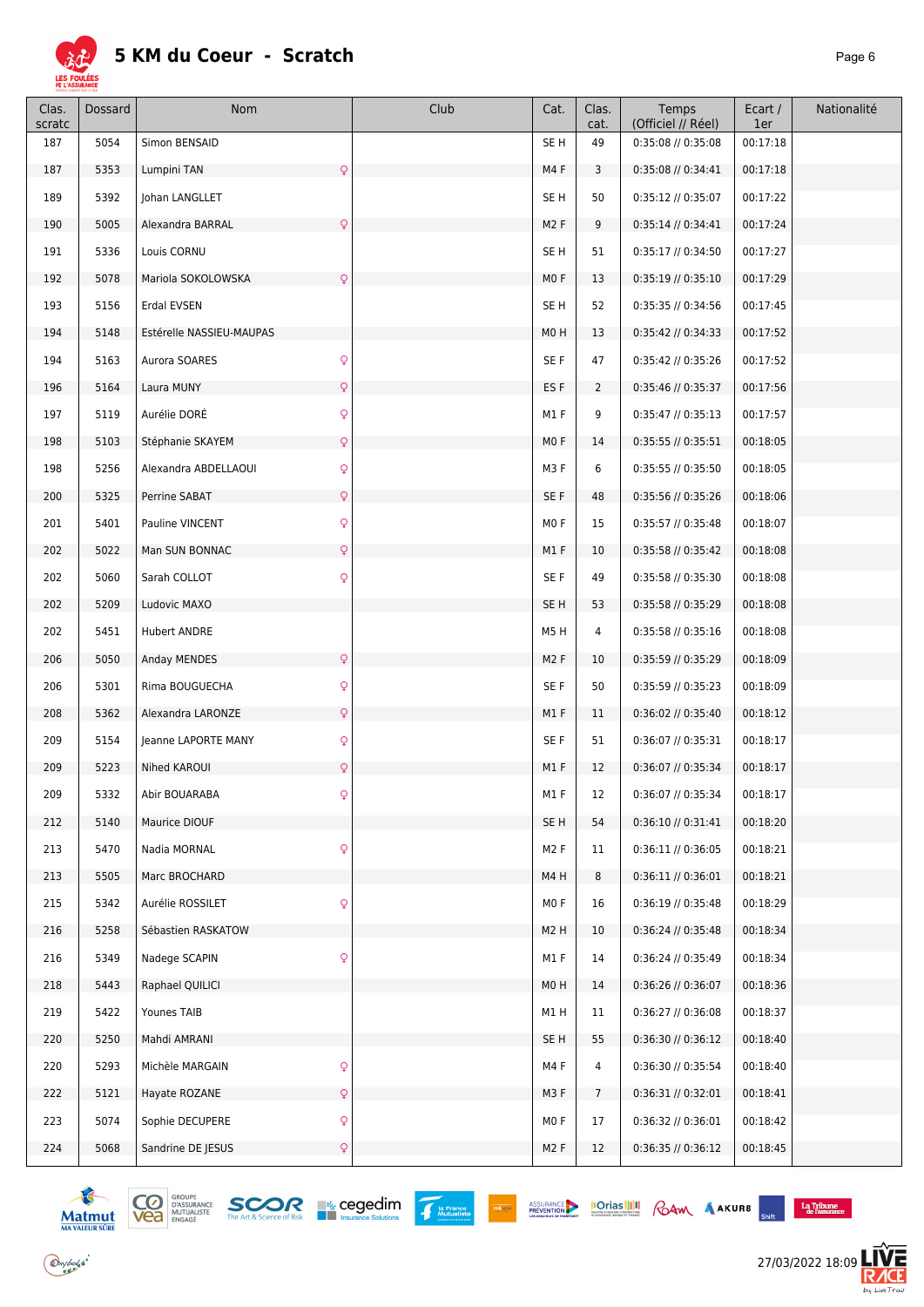

| Clas.<br>scratc | Dossard | Nom                                          | Club | Cat.             | Clas.<br>cat. | Temps<br>(Officiel // Réel) | Ecart /<br>1er | Nationalité |
|-----------------|---------|----------------------------------------------|------|------------------|---------------|-----------------------------|----------------|-------------|
| 225             | 5347    | Q<br>Nina BOUCHÉ                             |      | SE F             | 52            | 0:36:36 // 0:36:19          | 00:18:46       |             |
| 226             | 5273    | Imen GUEDDA<br>$\mathsf{Q}$                  |      | SE F             | 53            | $0:36:40$ // $0:34:16$      | 00:18:50       |             |
| 226             | 5278    | Aline VERLY<br>Q                             |      | MO F             | 18            | 0:36:40 // 0:34:17          | 00:18:50       |             |
| 228             | 5339    | Q<br>Agnes BOUQUET                           |      | M <sub>2</sub> F | 13            | $0:36:46$ // $0:36:28$      | 00:18:56       |             |
| 228             | 5374    | Habiba BOUSSAS<br>Q                          |      | M3F              | 8             | $0:36:46$ // $0:36:40$      | 00:18:56       |             |
| 230             | 5285    | Antony MORRONE                               |      | M <sub>0</sub> H | 15            | $0:36:49$ // $0:36:24$      | 00:18:59       |             |
| 231             | 5246    | $\mathsf{Q}$<br>Noha BOUKADIDA               |      | SE F             | 54            | $0:36:54$ // $0:33:26$      | 00:19:04       |             |
| 232             | 5227    | Sabine ROUGERON<br>Q                         |      | M <sub>2</sub> F | 14            | $0:36:55$ // $0:36:30$      | 00:19:05       |             |
| 233             | 5096    | Kévin MA                                     |      | SE <sub>H</sub>  | 56            | 0:37:06 // 0:36:35          | 00:19:16       |             |
| 233             | 5425    | Senam MENSAH                                 |      | M <sub>0</sub> H | 16            | 0:37:06 // 0:32:36          | 00:19:16       |             |
| 235             | 5316    | $\mathsf{Q}$<br>Hisayo DUMONT                |      | M3F              | 9             | 0:37:19 // 0:37:07          | 00:19:29       |             |
| 236             | 5365    | <b>Emmeline HUAS</b><br>Q                    |      | SE F             | 55            | $0:37:22$ // $0:33:53$      | 00:19:32       |             |
| 237             | 5218    | Nicolas COLIN                                |      | SE H             | 57            | $0:37:23$ // $0:32:36$      | 00:19:33       |             |
| 238             | 5134    | Kayleigh ZINTER<br>Q                         |      | SE F             | 56            | $0:37:24$ // $0:36:50$      | 00:19:34       |             |
| 239             | 5337    | Eurydice CADÉ<br>Q                           |      | SE F             | 57            | $0:37:51$ // $0:37:51$      | 00:20:01       |             |
| 240             | 5399    | Q<br>Christine GAUCHEZ                       |      | M4 F             | 5             | 0:37:55 // 0:37:36          | 00:20:05       |             |
| 241             | 5400    | Laurent AUTIER                               |      | M5H              | 5             | 0:37:56 // 0:37:37          | 00:20:06       |             |
| 242             | 5459    | David GAUTRON                                |      | M1H              | 12            | 0:38:00 // 0:37:34          | 00:20:10       |             |
| 243             | 5088    | Lisa KHORSI<br>Q                             |      | SE F             | 58            | 0:38:10 // 0:38:06          | 00:20:20       |             |
| 244             | 5310    | Hugo ANDRIANJAFISOLO                         |      | SE <sub>H</sub>  | 58            | $0:38:23$ // $0:38:14$      | 00:20:33       |             |
| 245             | 5057    | Méryl CONAN<br>Q                             |      | ES <sub>F</sub>  | 3             | $0:38:32$ // $0:38:17$      | 00:20:42       |             |
| 246             | 5024    | $\mathsf{Q}$<br>Céline CHAPSON               |      | M1F              | 15            | $0:38:33$ // $0:38:19$      | 00:20:43       |             |
| 247             | 5485    | Q<br>Céline BARBARAS                         |      | M1F              | 16            | $0:38:39$ // $0:38:16$      | 00:20:49       |             |
| 248             | 5010    | Anne-Laure KLEIN<br>Q                        |      | M1F              | 17            | $0:38:44$ // $0:38:23$      | 00:20:54       |             |
| 248             | 5475    | Delphine MARSH                               |      | MO F             | 19            | 0:38:44 // 0:38:24          | 00:20:54       |             |
| 250             | 5356    | Maxime JAMET                                 |      | SE H             | 59            | $0:38:50$ // $0:38:23$      | 00:21:00       |             |
| 251             | 5380    | Q<br>Mathilde LOCTOR                         |      | SE F             | 59            | 0:38:55 // 0:38:30          | 00:21:05       |             |
| 251             | 5467    | $\hbox{\large\textsf{Q}}$<br>Cécile VARENNE  |      | M1 F             | 18            | $0:38:55$ // $0:37:16$      | 00:21:05       |             |
| 253             | 5033    | Q<br>Isolda TURREL                           |      | M4F              | 6             | $0:39:07$ // $0:38:43$      | 00:21:17       |             |
| 253             | 5368    | $\hbox{\large\textsf{Q}}$<br>Laura GUILLOTON |      | SE F             | 60            | 0:39:07 // 0:38:40          | 00:21:17       |             |
| 255             | 5260    | Bouesso LOUBONDO<br>Q                        |      | SE F             | 61            | 0:39:09 // 0:38:54          | 00:21:19       |             |
| 256             | 5184    | $\mathsf{Q}$<br>Laetitia LAURENT-MELI        |      | MO F             | 20            | 0:39:10 // 0:39:02          | 00:21:20       |             |
| 257             | 5394    | Fábio JESUS                                  |      | SE <sub>H</sub>  | 60            | $0:39:13$ // $0:38:53$      | 00:21:23       |             |
| 257             | 5397    | Léa MATILDE<br>Q                             |      | SE F             | 62            | 0:39:13 // 0:38:55          | 00:21:23       |             |
| 259             | 5080    | Laetitia PIERRE-EMILE<br>Q                   |      | M1F              | 19            | 0:39:17 // 0:38:54          | 00:21:27       |             |
| 260             | 5104    | Q<br>Nathalie HOUEGBELO                      |      | MO F             | 21            | $0:39:20$ // $0:38:11$      | 00:21:30       |             |
| 260             | 5128    | Sonia SID ALI<br>Q                           |      | SE F             | 63            | 0:39:20 // 0:38:10          | 00:21:30       |             |
| 260             | 5176    | Amélie VAURE<br>Q                            |      | MO F             | 21            | $0:39:20$ // $0:38:11$      | 00:21:30       |             |





PRÉVOIR



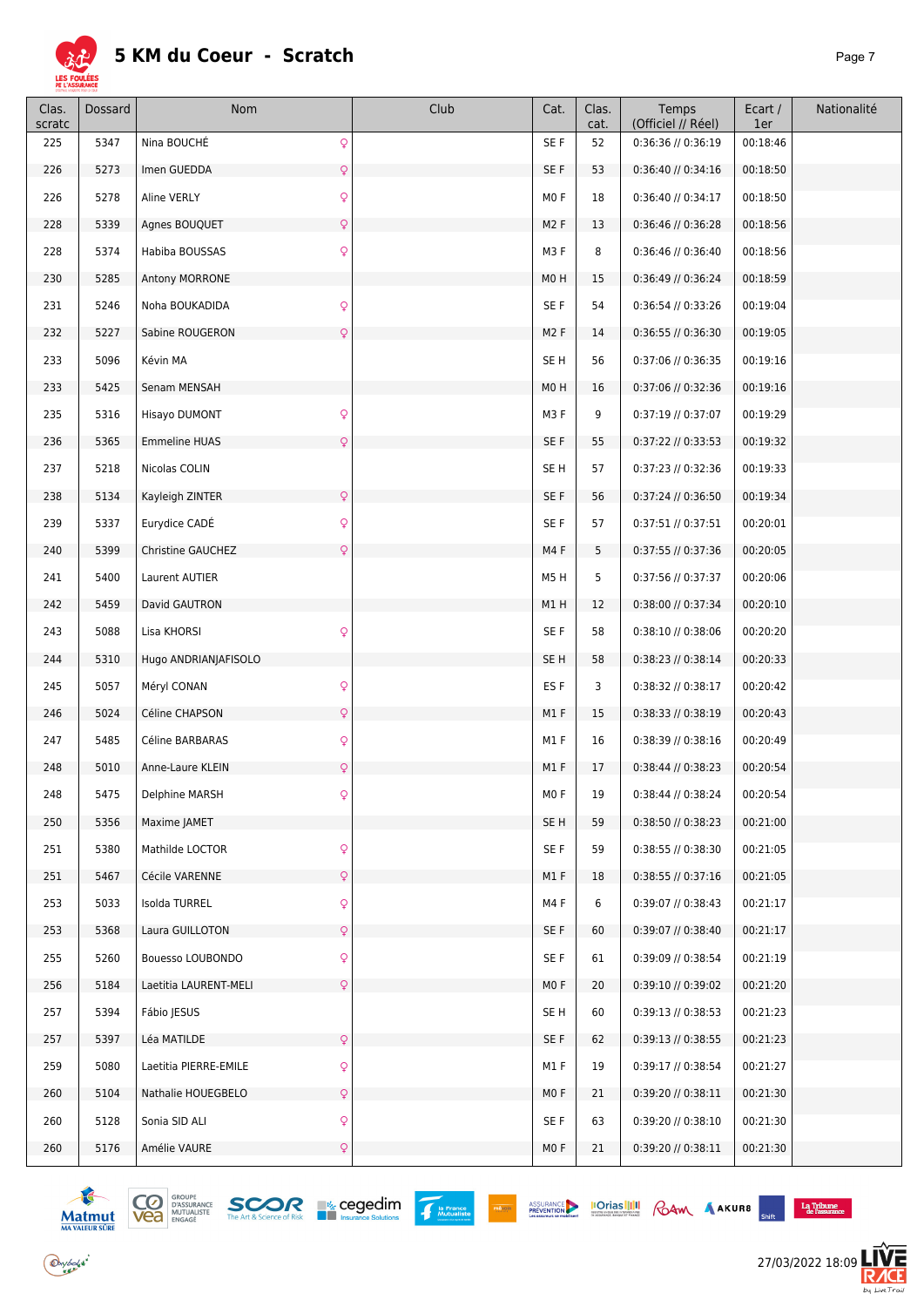

| Clas.<br>scratc | Dossard | Nom                          |                | Club | Cat.             | Clas.<br>cat. | Temps<br>(Officiel // Réel) | Ecart /<br>1er | Nationalité |
|-----------------|---------|------------------------------|----------------|------|------------------|---------------|-----------------------------|----------------|-------------|
| 263             | 5195    | Fanny LARIOS                 | Q              |      | M1F              | 20            | 0:39:21 // 0:39:09          | 00:21:31       |             |
| 264             | 5047    | Alyssa LE GALL               | $\overline{Q}$ |      | SE F             | 64            | 0:39:25 // 0:39:09          | 00:21:35       |             |
| 265             | 5196    | <b>Thomas TARDIVEL</b>       |                |      | SE <sub>H</sub>  | 61            | 0:39:33 // 0:39:21          | 00:21:43       |             |
| 266             | 5082    | Nabila AIT SAMADI            | Q              |      | M2F              | 15            | 0:39:42 // 0:39:19          | 00:21:52       |             |
| 267             | 5037    | Pauline JESTIN               | $\mathsf{Q}$   |      | SE F             | 65            | 0:39:45 // 0:39:30          | 00:21:55       |             |
| 267             | 5150    | Syrine BEN AMEUR             | Q              |      | SE F             | 65            | $0:39:45$ // $0:39:23$      | 00:21:55       |             |
| 269             | 5190    | Cindy BAROU                  | $\mathsf{Q}$   |      | SE F             | 67            | 0:39:46 // 0:39:30          | 00:21:56       |             |
| 270             | 5133    | Clifford CODJIE              |                |      | M0H              | 17            | 0:39:55 // 0:39:26          | 00:22:05       |             |
| 270             | 5137    | Sandra DETEIX                | Q              |      | MO F             | 23            | 0:39:55 // 0:39:26          | 00:22:05       |             |
| 272             | 5373    | Gladys LABRANA               | Q              |      | M2F              | 16            | 0:40:26 // 0:40:06          | 00:22:36       |             |
| 273             | 5453    | Sarah RABI                   | $\mathsf{Q}$   |      | SE F             | 68            | 0:40:45 // 0:39:56          | 00:22:55       |             |
| 274             | 5450    | Alexandra HONG VAN SANG      | $\mathsf{Q}$   |      | SE F             | 69            | 0:40:46 // 0:39:57          | 00:22:56       |             |
| 274             | 5452    | Houda MENIAOUI               | Q              |      | MO F             | 24            | 0:40:46 // 0:39:57          | 00:22:56       |             |
| 276             | 5407    | Romane MAGUET                | $\mathsf{Q}$   |      | SE F             | 70            | 0:40:50 // 0:40:26          | 00:23:00       |             |
| 276             | 5431    | Rija RAVELOSON               |                |      | SE H             | 62            | 0:40:50 // 0:40:26          | 00:23:00       |             |
| 278             | 5181    | <b>Babacar GUEYE</b>         |                |      | SE <sub>H</sub>  | 63            | 0:40:52 // 0:40:36          | 00:23:02       |             |
| 279             | 5238    | Chloe BLANCHARD              | Q              |      | MO F             | 25            | 0:40:57 // 0:40:36          | 00:23:07       |             |
| 280             | 5235    | Celia CHESSA                 | Q              |      | SE F             | 71            | $0:41:13$ // $0:40:48$      | 00:23:23       |             |
| 281             | 5298    | Justine GRU                  | Q              |      | SE F             | 72            | 0:41:22 // 0:40:57          | 00:23:32       |             |
| 282             | 5109    | Jessica JUSTE                | Q              |      | M1F              | 21            | 0:41:30 // 0:40:56          | 00:23:40       |             |
| 283             | 5313    | Legrand ANNE-CHARLOTTE       | Q              |      | SE F             | 73            | 0:41:32 // 0:41:20          | 00:23:42       |             |
| 284             | 5296    | Léa SANCHEZ                  | Q              |      | SE F             | 74            | $0:41:34$ // $0:41:08$      | 00:23:44       |             |
| 284             | 5297    | Maryse LELONG                | Q              |      | SE F             | 74            | $0:41:34$ // $0:41:08$      | 00:23:44       |             |
| 286             | 5098    | Laura SILVANO                | Q              |      | MO F             | 26            | 0:41:58 // 0:41:29          | 00:24:08       |             |
| 287             | 5410    | Filipa LEITÃO                | Q              |      | M <sub>2</sub> F | 17            | 0:42:13 // 0:41:53          | 00:24:23       |             |
| 288             | 5114    | Imene ALAOUCHICHE HARPOCRATE | $\mathsf{Q}$   |      | MO F             | 27            | $0:42:14$ // $0:41:53$      | 00:24:24       |             |
| 288             | 5386    | Jean QUESADA                 |                |      | M4H              | 9             | $0:42:14$ // $0:41:56$      | 00:24:24       |             |
| 290             | 5087    | Elie SINHOUNTO               |                |      | SE H             | 64            | 0:42:24 // 0:42:24          | 00:24:34       |             |
| 291             | 5447    | Hilda ONDZOUNGA              | Q              |      | SE F             | 76            | 0:42:28 // 0:42:04          | 00:24:38       |             |
| 292             | 5187    | Mallory D'HERBEY             | Q              |      | M1 F             | 22            | 0:42:29 // 0:42:08          | 00:24:39       |             |
| 293             | 5106    | Sarah BRINDLE                | Q              |      | M3 F             | 10            | 0:42:44 // 0:42:34          | 00:24:54       |             |
| 294             | 5391    | Delphine CAUMON              | Q              |      | MO F             | 28            | 0:43:11 // 0:42:40          | 00:25:21       |             |
| 295             | 5405    | Patricia BLEY                | Q              |      | M1 F             | 23            | $0:43:12$ // $0:43:02$      | 00:25:22       |             |
| 296             | 5383    | Deborah LEIBMANN             | Q              |      | SE F             | 77            | 0:43:42 // 0:37:12          | 00:25:52       |             |
| 297             | 5469    | Appoline DE COSTER A         | Q              |      | SE F             | 78            | $0:43:44$ // $0:43:44$      | 00:25:54       |             |
| 298             | 5252    | Kenza KASSA                  | Q              |      | SE F             | 79            | 0:44:01 // 0:43:27          | 00:26:11       |             |
| 299             | 5499    | Doria CHERKASKI              | Q              |      | M3F              | 11            | 0:44:06 // 0:43:48          | 00:26:16       |             |
| 300             | 5117    | Lea GOREAU                   | Q              |      | SE F             | 80            | 0:44:28 // 0:44:19          | 00:26:38       |             |



 $\bigodot$  y bolsk<sup>\*</sup>